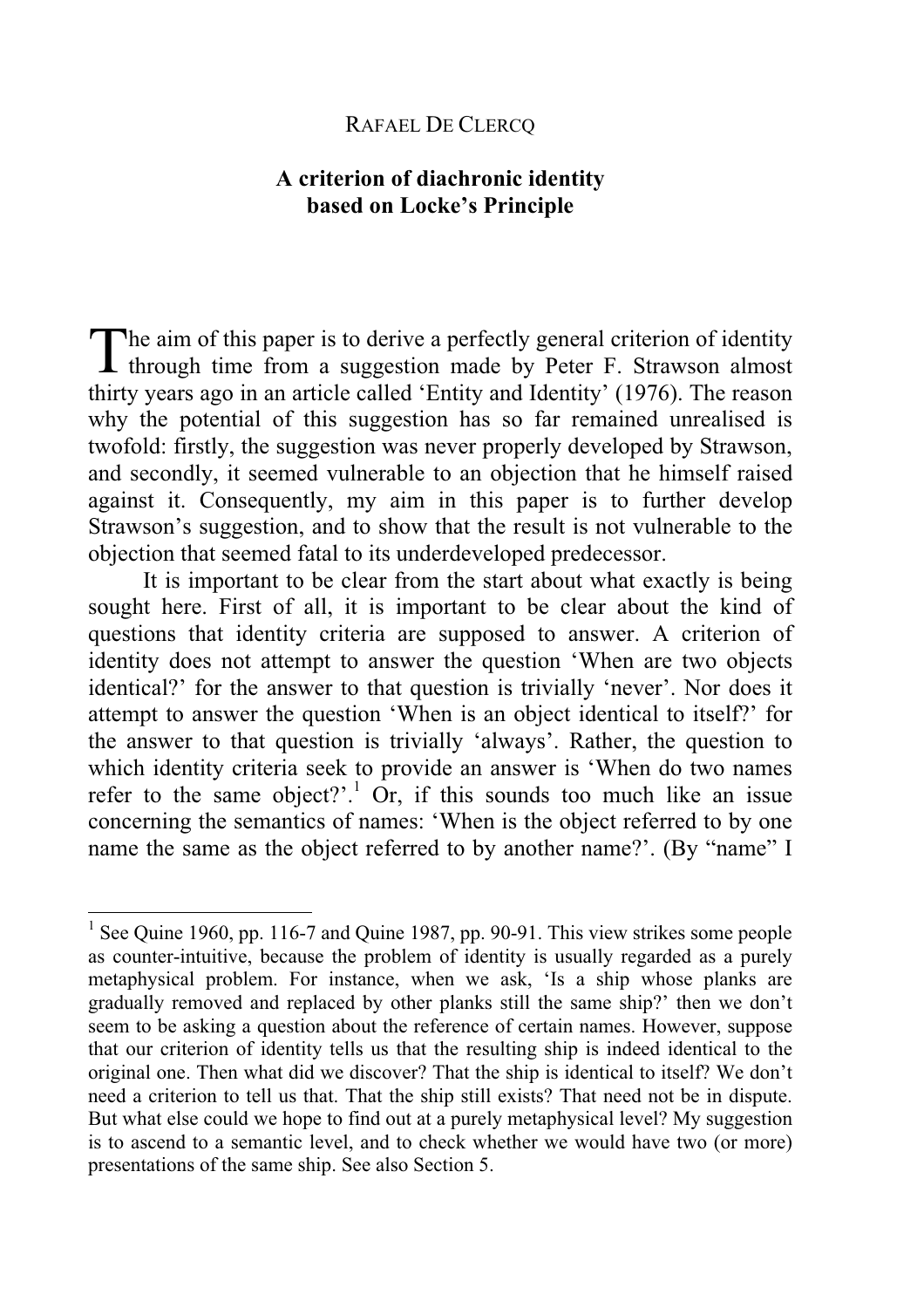mean everything that functions logically as a singular term; as we shall see, certain types of definite descriptions are to be included in this category.)

 Second, clarity concerning the type of theory that will be developed here may well prove equally important. Theories of diachronic identity usually divide into those that make reference to three-dimensional objects and those that make reference to four-dimensional objects. In this paper reference is made to three-dimensional objects, but the choice should not be taken to be indicative of a metaphysical preference or prejudice. Talk of three-dimensional objects just sounds more natural, and what is more, it is doubtful whether the issue of three- versus four-dimensionality really touches the heart of the matter concerning us here.<sup>2</sup> The matter of present concern is, roughly, when we are allowed to consider two (time-bound) presentations as presentations of one and the same object. Whatever the answer to that question may be, it does not seem to depend crucially on how objects are ultimately to be conceived of. For instance, if they turn out to be four-dimensional entities then we may have to speak about a relation between temporal parts, but it is doubtful whether this is really more than just an idiomatic requirement. After all, my concern is with the relation rather than with the elements between which it is supposed to hold.<sup>3</sup> However, if the reader is not convinced by this line of thought, then he or she may read the remainder of this paper as an overtly three-dimensional approach to object identity.

In Section 1 I will delve deeper into the question of what identity criteria are supposed to be. This will allow me, in Section 2, to highlight some of the deficiencies exemplified by current theories of personal identity. In Section 3, Strawson's suggestion will be introduced and reformulated, and in Section 4 the result will be further developed and defended against a range of possible objections. Section 5 compares diachronic identity with continuity and transworld identity. In addition, an attempt is made to uncover a response-dependent component in the identity relation. Finally, the conclusion sums up the most important results.

# *1 COMMON GROUND*

The search for a criterion has to be distinguished from two other things with which it might easily be confused. First, to search for a criterion is—

<sup>&</sup>lt;sup>2</sup> *Pace* the great bulk of the literature on the subject. See, for instance, the discussion between Johnston and Forbes (1987).

<sup>&</sup>lt;sup>3</sup> See Williamson 1990, pp. 138-9 for similar reservations.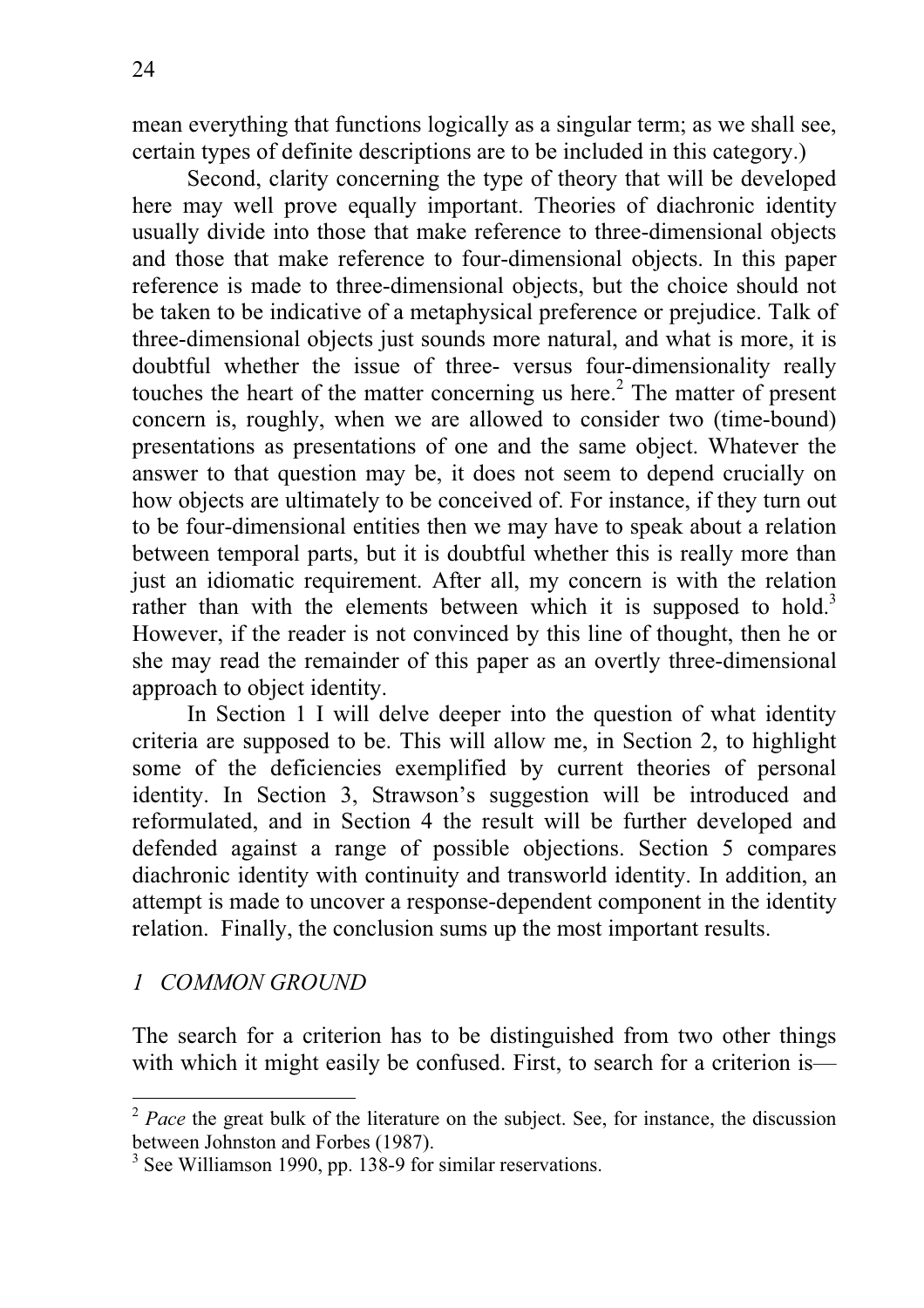in the sense that is relevant here—not to search for a reliable *epistemic procedure*. For instance, once a criterion of diachronic identity has been found it may still be an open question how diachronic identity, or the satisfaction of the criterion, is to be established. While criteria—in the semantic-metaphysical sense intended here—are necessarily criteria for the things in question, the reliability of epistemic procedures is contingent and so variable from one possible world to another. (Consider, for example, the reliability of DNA-traces in a world where people are systematically cloned.) Second, to search for a criterion is not to practice *conceptual analysis*. 4 The purpose of a criterion is not to analyse a certain concept, but to delineate, or help delineate, its extension. In other words, a criterion is not so much concerned with the concept itself (that is, with meanings) but with what falls under it (that is, with things). As a consequence, it is not among the objectives of this paper to find an analysis of, say, persistence or diachronic identity.

Now that the notion of a criterion has been elucidated, it is time to take a closer look at what criteria *of identity* are supposed to be. The following scheme seems to capture much of what is currently accepted in the literature on this subject:

$$
\forall x \forall y (x = y \leftrightarrow \exists K (x =_K y))
$$

Less formally: x is identical to y just in case there is a kind K such that x and y are the same K, or what comes to the same, just in case x and y satisfy the criterion of identity for members of the kind K.

 The above equation merely represents a broad schema and does not as yet provide a substantial criterion of identity. In order to obtain such a criterion, the following conditions would have to be satisfied. First, the schema would have to be made *precise* by specifying for each kind K what the appropriate criterion of identity is. The result would be a conjunction of sentences of the following form (cf. Lowe 1989, p. 6):

$$
\forall x \forall y [(K_1 x \& K_1 y) \rightarrow (xR_1 y \leftrightarrow x = y)]
$$

.

<sup>&</sup>lt;sup>4</sup> At least not in the narrow sense of 'conceptual analysis', which I take to be: 'the decomposition of complex concepts into their simpler constituents'. In a broader sense, searching for a criterion of identity may involve conceptual analysis.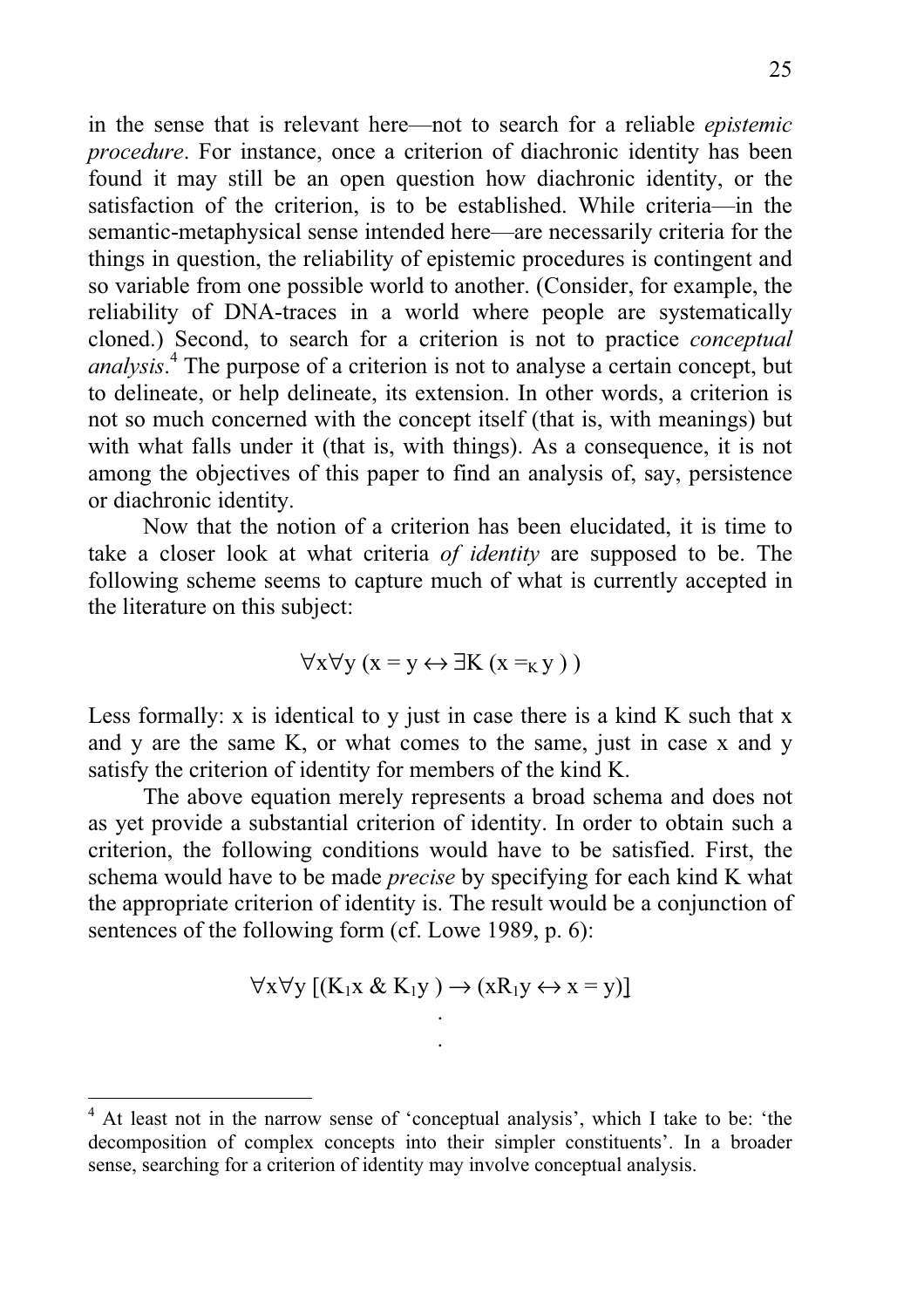$$
\forall x \forall y \ [(K_n x \& K_n y) \rightarrow (x R_n y \leftrightarrow x = y)]
$$

The conjunction would sum up the different criteria of identity applicable to the members of kinds  $K_1$  ...  $K_n$  respectively.<sup>5</sup> For instance, one of the conjuncts could be the Axiom of Extensionality:

 $\forall x \forall y$  [(x and y are sets)  $\rightarrow$  (x and y have the same members  $\leftrightarrow$  x = y)]

Second, when made precise, the schema should turn out to be *adequate*: it should provide a reliable criterion of identity for all objects x and y, regardless of the kind to which they belong. Third, when adequate, the schema should be *non-circular*: verifying the right-hand side of the biconditional should not presuppose any (prior) knowledge of what are identical members of the kind K. Fourth, in the meantime, the schema should remain *compatible* with the attribution of reflexivity, symmetry, transitivity, necessity, absoluteness, and discreteness (non-vagueness) to the identity relation. $\delta$  From this requirement it follows for instance that the relation R should be an equivalence relation.

#### *2 PROBLEMS*

There are some relatively uncontroversial examples of criteria that seem to meet all of the aforementioned conditions. The Axiom of Extensionality provides a case in point. However, it is notoriously difficult to come up with a satisfactory criterion of identity for concrete objects (roughly speaking, objects existing in space and time). In particular, it seems extremely difficult to find a criterion of identity through time—a diachronic criterion—for such objects.<sup>7</sup> The ongoing debate about personal identity may illustrate this point.

<sup>&</sup>lt;sup>5</sup> For the sake of simplicity I have ignored the distinction between 'one-level' and 'two-level' criteria of identity. For more on the nature and importance of this distinction, see the discussion between Lowe and Williamson (1991), as well as Anderson 2001.

<sup>&</sup>lt;sup>6</sup> These are all properties of the identity relation according to the orthodox view of identity. Less orthodox views have denied the necessity, absoluteness, and discreteness of the identity relation. For a defense of the orthodox view, see, among others, Wiggins 1980 and Perry 1970.

<sup>&</sup>lt;sup>7</sup> Discontent with the major positions was also voiced by Lowe 1988.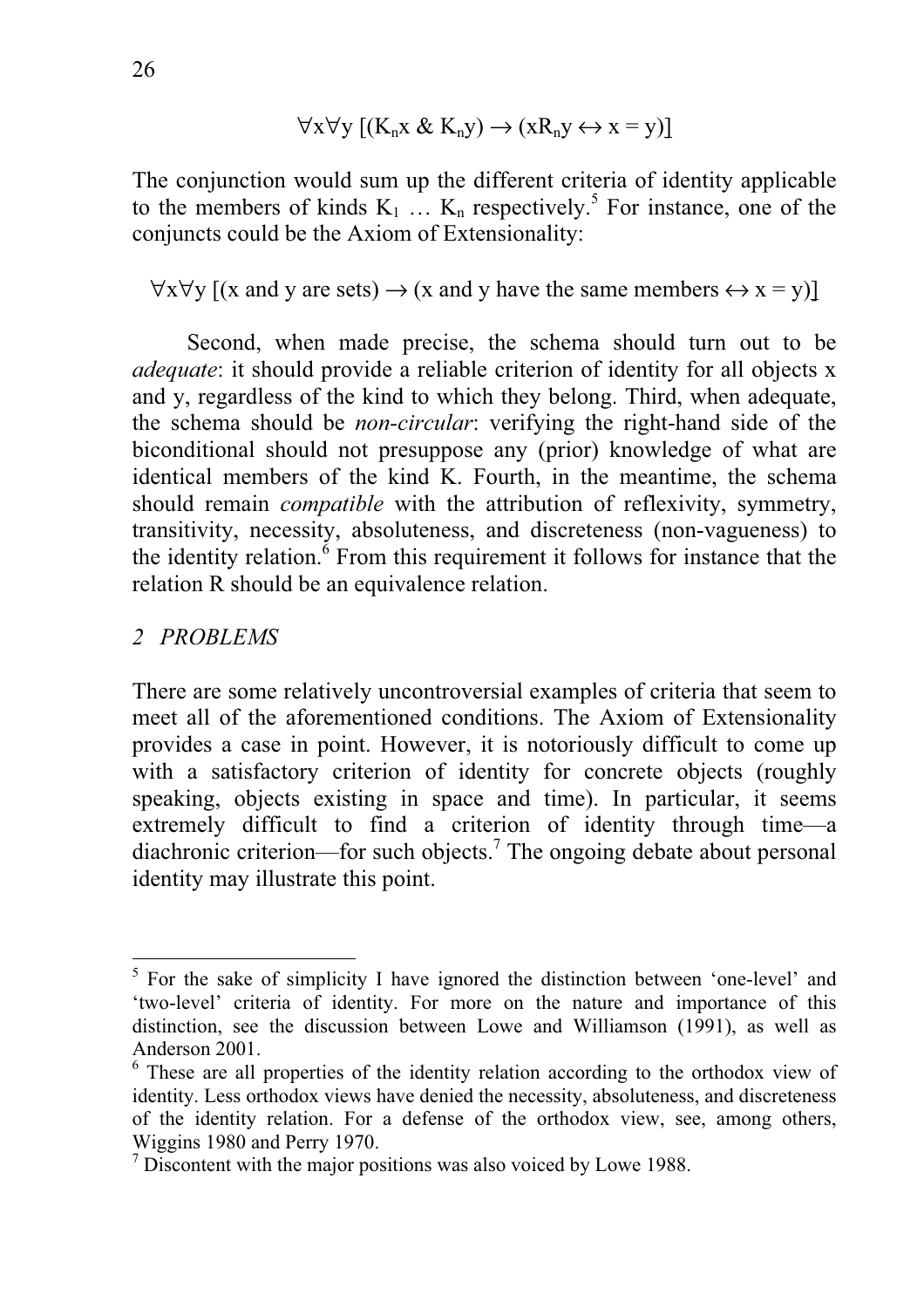Consider, for example, accounts that aim to define a criterion of personal identity in terms of mental continuity.<sup>8</sup> First, the term 'mental continuity' is not precise enough to function as the key-component of a useful account of personal identity. Second, as soon as the term is made more precise, for instance by invoking memory links, the adequacy of the account tends to be undermined. For instance, there appear to be cases of personal identity where the required memory links are absent (cf. the case of the amnesiac). Third, where adequacy is achieved, problems with circularity tend to pop up, for example, in identifying memory links and in isolating person-stages. Fourth, even when all these problems seem to be solved, there usually remains a problem with the logical properties of the identity relation, and especially with transitivity (because of the possibility of fission), necessity (because the same person could have had a different mental life), and discreteness (because mental continuity is not an all or nothing affair).

Although the proponent of the mental continuity theory may be able to meet *each* of these objections, I doubt that he can meet *all* of them. The present state of the discussion surely provides reasons for doubt. Note, however, that alternative theories, reducing personal identity to bodily continuity for instance, are not much better off. Because the difficulties can be shown to arise mainly from the attempt to reduce diachronic identity to some form of continuity, practically all current theories of personal identity may be expected to face difficulties of the sort outlined above. (In Section 4 the relation between diachronic identity and continuity will be further discussed. However, the impasse in which current theories find themselves is here primarily accepted as a datum rather than as a claim to be argued for.)

## *3 A WAY OUT*

In spite of all this, a fully satisfying account of identity through time is not too far away, at least if we accept (a version of) the Lockean principle that two objects of the same kind cannot occupy the same place at the same time.<sup>9</sup> In particular, the following suggestion, made by P. F. Strawson in

<sup>&</sup>lt;sup>8</sup> What follows is merely intended to give a sketchy account of the problems faced by current theories; it is not intended to summarize the discussion as a whole.

<sup>&</sup>lt;sup>9</sup> This idea goes back to John Locke, but was reintroduced into the discussion by David Wiggins (1968). The idea will be defended against alleged counterexamples in due course.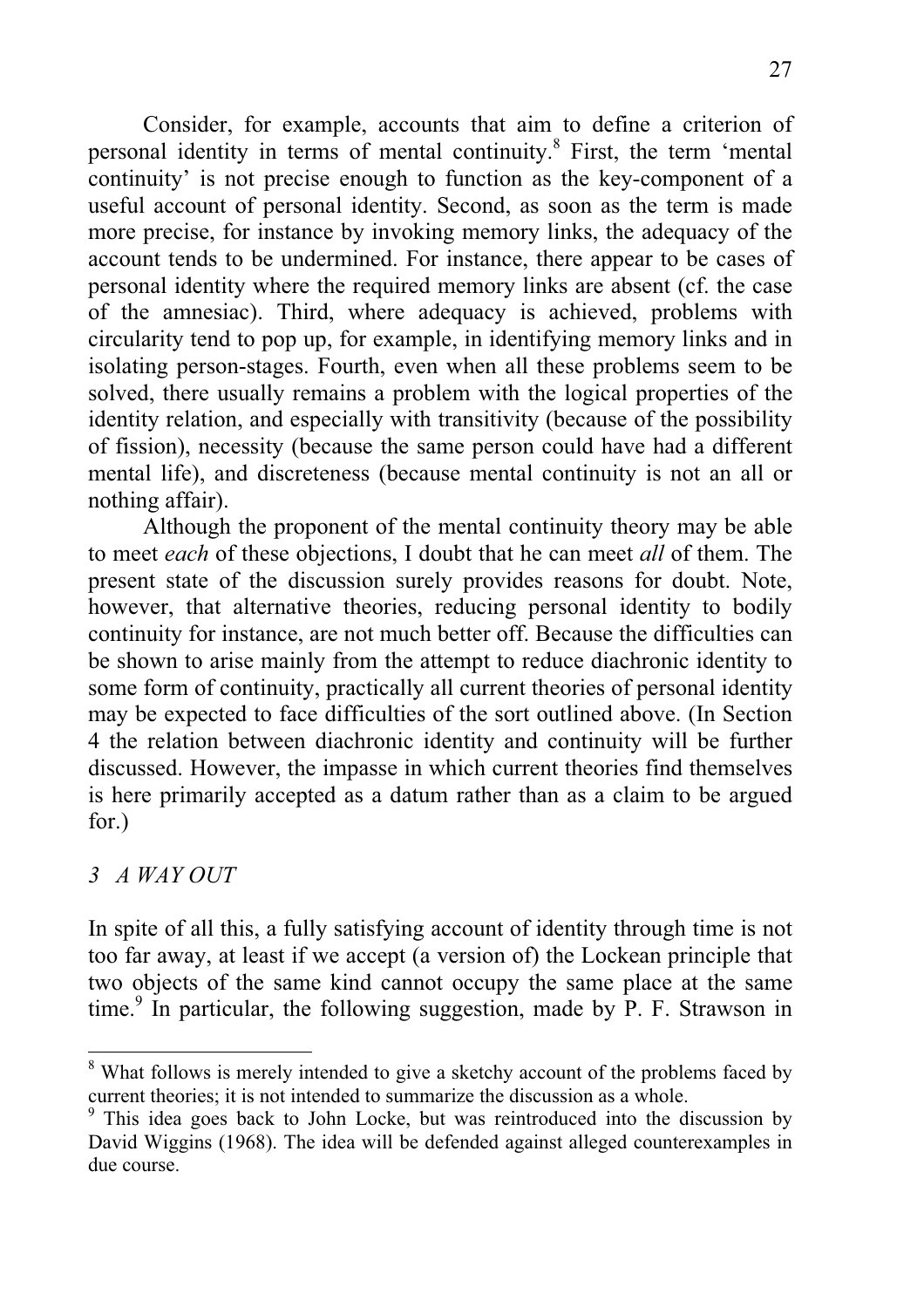1976, could serve as a first hint at what might constitute the identity of concrete objects:

 $a = b$  if and only if there is a substantial kind which a is of and which b is of and there is no time at which there is a volume of space occupied by a which is not occupied at that time by b (Strawson 1997 [1976], p. 39).

Since what was once identical will always be identical (because of the necessity of identity), Strawson could also have written: $10$ 

 $a = b$  if and only if there is a substantial kind which a is of and which b is of and there is at least one time at which there is a volume of space occupied by both a and b.

 The above criterion seems to satisfy all the requirements listed in Section 1. First, it is precise: sameness of kind and sameness of spatiotemporal position are, for all I know, precise and unambiguous notions. (Of course, they could still be made more precise.)<sup>11</sup> Second, it is adequate, at least if we adhere to the idea that two things of the same kind cannot spatio-temporally coincide with one another (see infra). Third, it is not circular: the right-hand side of the biconditional refers to the sameness of positions or locations, but not to the sameness of concrete objects. Fourth, the logical properties of the identity relation are preserved, mainly because of the recurrence of the identity relation on the right-hand side. Finally, the approach has the extra advantage of being completely general and so not requiring a possibly infinite conjunction of kind-specific identity criteria. More specifically, the criterion is applicable to all concrete objects, or at least to those that occupy space.

 Before proceeding, I need to say something in defence of the principle that I am taking as a starting point, that is, the Lockean principle that two things of the same kind cannot coincide with one another. To be sure, defending this principle in a proper way would require a separate paper, but in the absence of a proper defence, and considering what is of relevance to this paper, two things are worth mentioning. First of all, the

<sup>&</sup>lt;sup>10</sup> Provided that the rationale behind Strawson's proposal was indeed the Lockean principle, namely that two things of the same kind cannot coincide with one another. In other words, what follows in the main text is not just a reformulation of Strawson's suggestion, but also an interpretation.

 $11$  For instance, one could say that two objects occupy the same spatial position at a given time if and only if there is no co-ordinate system that separates them.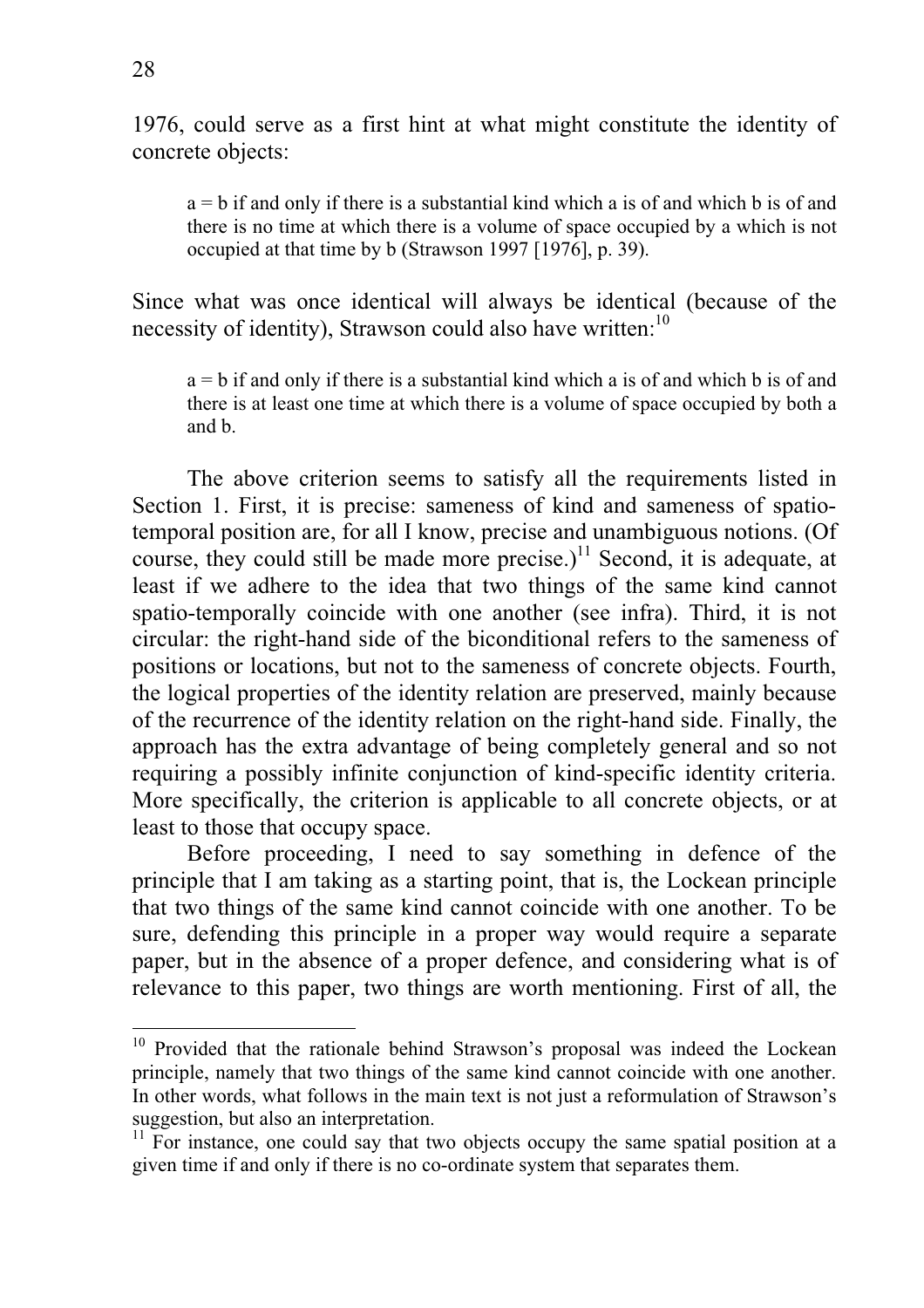cases that are supposed to provide counterexamples to the principle usually involve entities for which there may not exist criteria of diachronic identity. Very often, they are not persisting bodies or substances, but more ethereal entities such as shadows, light rays and clouds. Furthermore, the cited cases do not strike me as very convincing counterexamples to the particular version of Locke's Principle that I wish to endorse here.

As it stands, Locke's Principle is imprecise. For example, it does not specify what is meant by a 'thing' or a 'kind'. For my purposes, it matters little how 'thing' is understood, as long as it is some kind of continuing entity. The interpretation of 'kind' has greater importance. In particular, it is important to know when two things are of the *same* kind. Here is what I propose: two things are of the same kind if, and only if, they share all their (qualitative) essential properties.<sup>12</sup> Perhaps this is not what Locke himself had in mind when he formulated his principle. However, what is important is that the proposed interpretation can be seen as offering a precisification of Locke's original formulation. The question is then whether, so interpreted, Locke's Principle is correct.

Locke's Principle can be correct for at least two reasons, a weaker and a stronger one. It can be correct because, necessarily, coinciding entities belong to different kinds. Or it can be correct because, necessarily, there are no coinciding entities. The latter is of course the stronger reason. If it is correct, then two things can *never* occupy the same place at the same time. Whether they belong to the same kind or to different kinds does not make any difference.

 In this paper I remain neutral with respect to the stronger reason. It is the weaker reason that I aim to defend. More specifically, my aim is to defend it against counterexamples allegedly showing that two things of the same kind can coincide.

*Counterexample#1*. According to G. W. Leibniz (1996, p.230), two shadows coinciding with one another remain nonetheless distinct because they are cast by different objects. (Let us grant, for the sake of argument, that shadows are continuing entities.) This claim faces a dilemma. Either a shadow is necessarily cast by certain object, or it is not. If it is not, then it is not clear why a difference in shadow-casting objects would imply a difference in shadows. And if that is not clear, then it seems possible to say that the two objects, whose shadows were said to coincide, are actually casting one and the same shadow. However, if a shadow *is* necessarily cast by a certain object, then in the case of two coinciding shadows there is an

 $12$  By a 'qualitative' property I mean a property that can be shared by different objects.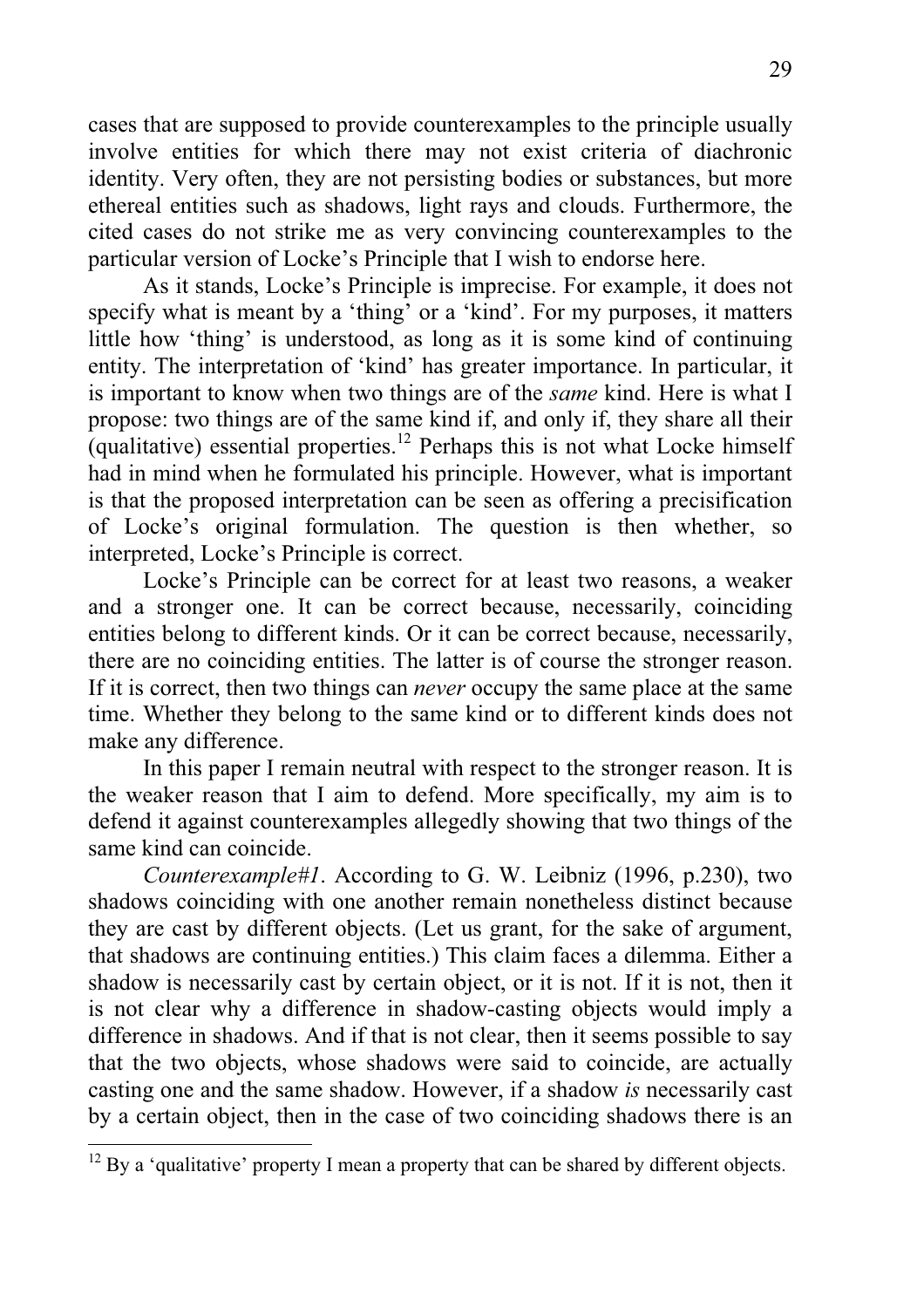essential feature that distinguishes them from one another. Otherwise said, since the two shadows are cast by different objects, they have different essential attributes and thus belong to different kinds. As a result, they do not constitute a counterexample to the particular version of Locke's Principle adopted in this paper.

*Counterexample#2*. Christopher Hughes (1997) asks us to imagine a functional ship whose planks are gradually replaced by the planks of a structurally identical ship that is kept in a museum (for historical reasons, for example, because it has once belonged to Theseus). If all the original planks of the functional ship are destroyed, then, according to Hughes, the result of the replacement is two ships coinciding with one another (namely, the functional ship whose planks have been replaced and the museum-ship whose planks have been used for the replacement).

Again, I don't think that we are dealing with a genuine counterexample. On the one hand, it is probably true that museum-ships and other antiquarian objects have (most of) their parts essentially, and that they travel wherever their original parts travel. On the other hand, it is not evident that museum-ships *qua* antiquarian objects are to be regarded as ships. Perhaps they are better regarded as collections of ship-parts, or as ship-parts arranged ship-wise—this would account for the intimate relation they bear to their parts. And if this is how they are to be regarded, then there is no violation of Locke's Principle in the situation described by Hughes. After the replacement of the planks, there would not be two ships coinciding with one another but one ship and one collection of ship-parts. Because a ship and the collection of its parts are not of the same kind, the resulting coincidence is unproblematic from the point of view of someone accepting Locke's Principle (in its precisified form).<sup>13</sup>

*Counterexample#3*. Kit Fine (2000) asks us to imagine a correspondence between two lovers, Bruce and Bertha. Bruce writes 'I am leaving you' to Bertha, and Bertha replies by writing 'I'm returning your horrible letter' on the backside of Bruce's letter.<sup>14</sup> According two Fine,

<sup>&</sup>lt;sup>13</sup> Hughes downplays the importance of the antiquarian side to his story but it is striking that his examples always involve museum-ships, which, unlike ordinary ships, are known to bear an intimate relation to their parts. In a footnote to this text (note 8, p. 60) Hughes denies explicitly that his examples trade on the historical significance of museum-ships. He may be right about this, but I don't think he is able to deny that his argument requires scenarios in which ships are viewed *in the same way as* historically significant objects are viewed (that is, if I'm correct, as collections of parts or as parts arranged in a certain manner.)

 $14$  Actually, they are supposed to use a lit cigarette to scorch in their message.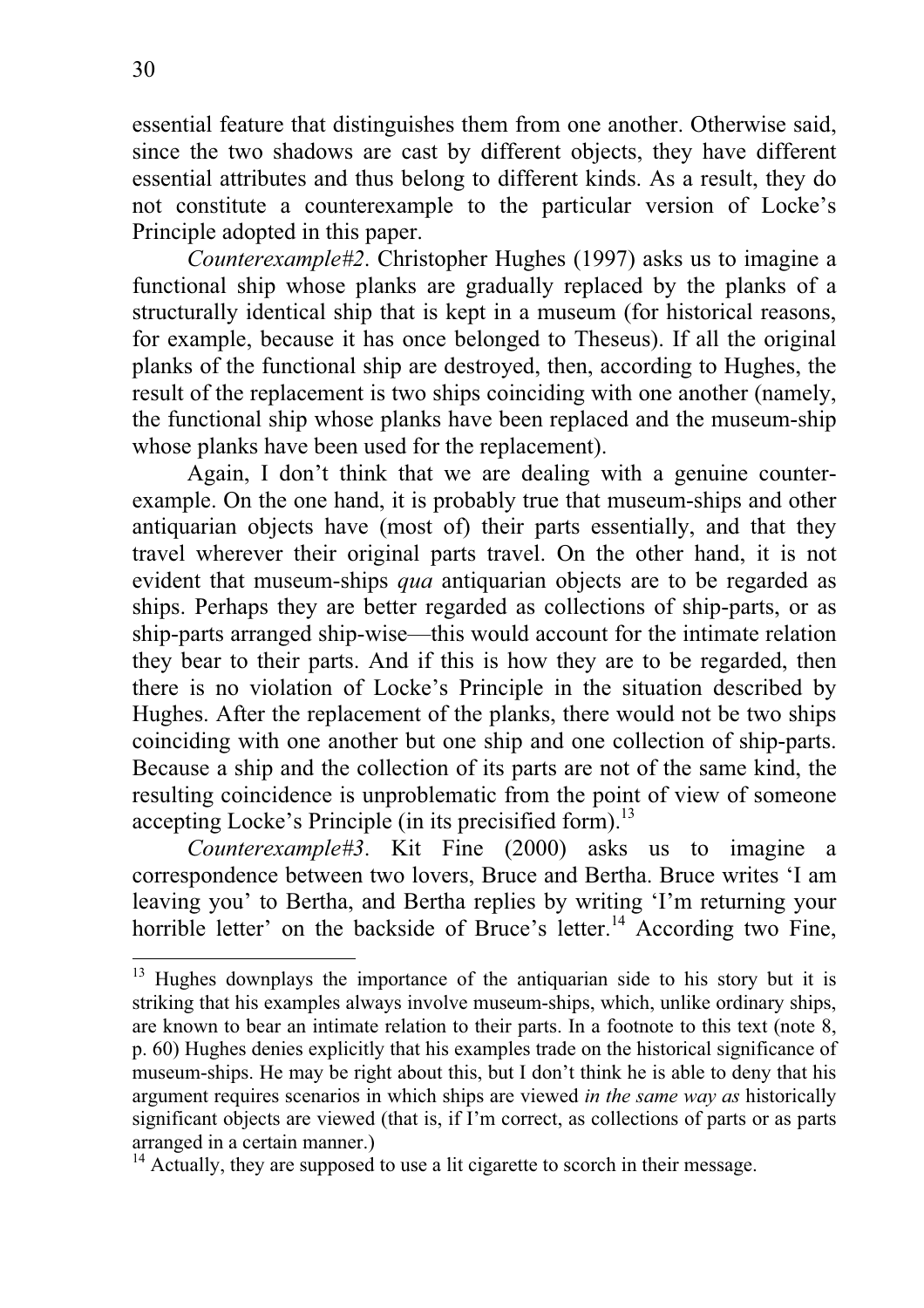there are two letters here, the first having been written before the second one was. But the letters nonetheless share their location, since they are written on the same sheet of paper.

One possible response is to argue that the two letters belong to distinct kinds: Bruce's belongs to the category of avowals or announcements, while Bertha's belongs to the category of replies. In other words, to construct a counterexample it is not sufficient to find coinciding objects belonging to *a* common category, that is, sharing *an* essential attribute (e.g. 'artefact', 'linguistic communication', 'written message', or 'letter'). They should share all their essential attributes. In the case of linguistic communications, this could mean that they should be instances of the same type of illocutionary act, for example, 'avowal', 'declaration', or 'reply'. However, in this respect the two letters differ crucially from one another.

Fine's example can be improved in the light of this response. Suppose, for instance, that Bertha unknowingly writes the same text ('I am leaving you') on the reverse side of Bruce's letter, and that she intends her text to be read as a declaration or avowal. It is still possible to say that there are two letters here, although they surely belong to the same kind now. Or so it seems. For, as in the case of coinciding but distinct shadows, the two letters have different origins. Bertha's letter was written by Bertha, while Bruce's was written by Bruce. This is an essential characteristic that distinguishes them from one another. (Moreover, it is also a qualitative characteristic because it is one that can be shared by different objects; for instance, many letters can have the property of having been written by Bertha.)

#### *4 STRAWSON'S OBJECTION, A REFORMULATION, AND SOME MORE OBJECTIONS*

Strawson himself rejected the proposal for the following reason:

It seems that in order to apply [the criterion] we must already be operating a principle of identity: for how else could we be sure that we had the identical individual, a, in all those positions in which we are then to ask whether we had, at the same times, the individual, b? (p. 39).

Or to put the question in terms more appropriate to the reformulation: how are we going to determine in each case whether a and b have *once* occupied the same spatial position? After all, we cannot assume that the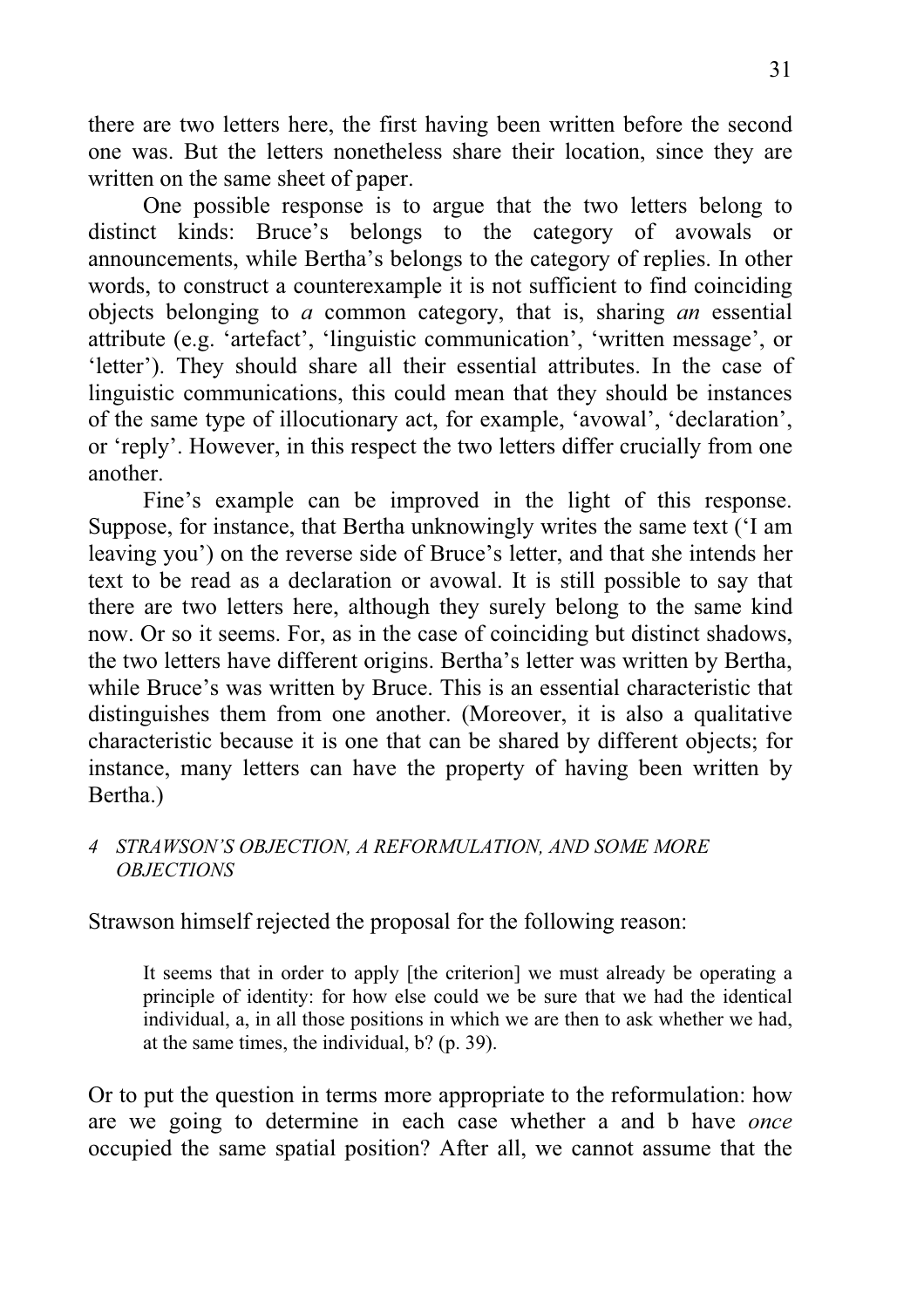individual histories of a and b are given to us entirely. Maybe a is referred to as 'the thing that had property  $F$  at time  $t_1$ ' and b as 'the thing that had property G at time  $t<sub>2</sub>$ . In such a case, we do know something about the pasts of a and b. But on the basis of that knowledge it may not be possible to conclude that a and b have once occupied the same volume of space. It seems that we need something more, and moreover something which can specified without assuming that we are able to keep track of a and b independently of the criterion.

The objection tends to undermine any attempt to come up with a criterion of diachronic identity for ordinary objects. The reason is this. Whatever the preferred identity criterion R turns out to be, R will be assumed to obtain between a and b just in case they are identical. Now, either R implies the existence, at the same time, of its relata, or it does not. If it does not, then R cannot imply the *identity* of its relata either, which means that R cannot be a criterion of identity. If it does, however, then verifying whether a stands in the relation R to b will inevitably involve verifying whether a *exists also* at the time when b is known to exist, say t<sub>2</sub>. And here, of course, the objection takes over as follows: verifying whether a, known to exist at t<sub>1</sub>, exists also at t<sub>2</sub> involves applying a criterion of (diachronic) identity; hence, we get caught in a vicious circle or an infinite regress. But the objection is wrong: verifying whether a exists at  $t_2$  merely amounts to verifying whether 'a' has *some* referent or other at t<sub>2</sub>. It does not amount to verifying whether 'a' has *the same* referent as 'b' or 'c' or any other name. Only in the latter sort of case—where sameness of reference is to be determined—a criterion of identity is needed. (Recall that criteria of identity were supposed to tell us when two names refer to the same object.) So there is no infinite regress, and Strawson's objection fails.

 The criterion outlined above is supposed to be applicable to all spatio-temporal objects, including persons. Therefore, another objection might be that the account is not neutral between mental and bodily continuity views of personal identity, because spatial coincidence can only be understood as a relation between bodies. As a consequence, the criterion would involve a hidden commitment to the view that personal identity consists in bodily continuity. However, this objection overlooks the fact that (the person or human being) a may have different bodies at different times. Otherwise said, all that the above criterion requires is that a's body coincides spatially with b's at some time: it does not require that a's body remains the same or even similar. So, at first sight, the account seems able to accommodate several views of personal identity. (Strictly speaking it is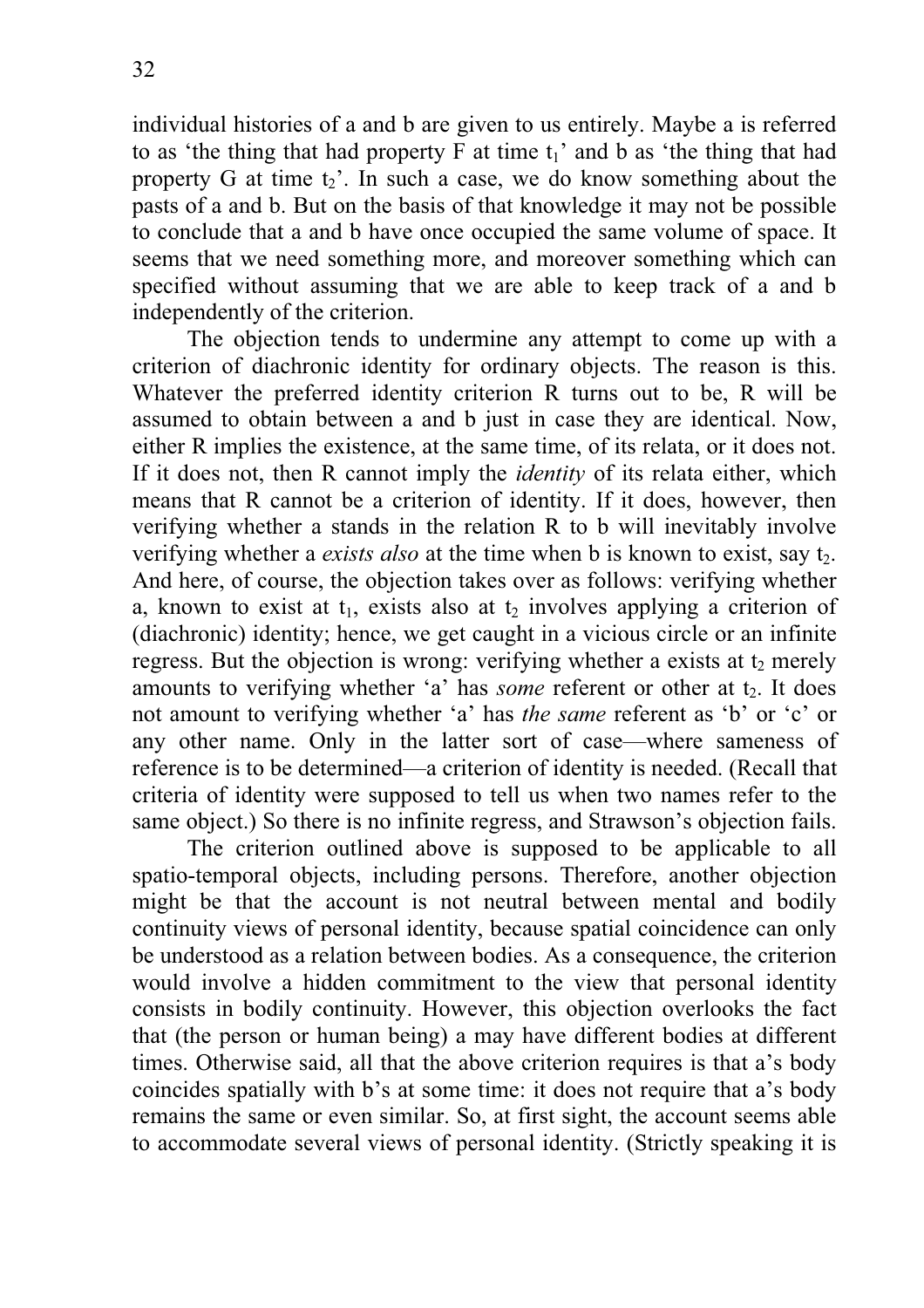even compatible with a purely mentalistic conception of persons which holds that persons need not be embodied; after all, on such an account persons would not qualify as spatio-temporal particulars, which means that they would fall outside the intended field of application of the criterion.)

However, it is also possible to reject the account precisely because it is too neutral. For it might be asked how there can be an account of personal identity that does not choose between mental and bodily criteria of identity. Moreover, it might be asked whether such an account could qualify as *precise* in the sense outlined in Section 1. But this objection overlooks the possibility that personal identity may consist neither in mental nor in bodily continuity (or characteristics). This possibility is to be taken seriously because of the problems faced by current theories (cf. Section 3).<sup>15</sup> Moreover, note that a neutral view on these matters is perfectly compatible with the fact that personal identity is actually established on the basis of mental and physical traits. After all, as noted in the beginning of this paper, there is an important difference between a criterion of identity on the one hand, and an epistemic procedure for determining identity on the other hand. (Which is not to deny that the two are related: the reliability of an epistemic procedure depends both on the actual state of the world and on the criterion of identity associated with a particular entity or concept.)

If the distinction between epistemic procedures and criteria of identity is not sufficiently acknowledged, then the criterion outlined in this essay is likely to disappoint. After all, the criterion is not of much practical help in determining whether two singular terms refer to the same object. But then again, this is not what a criterion of identity is supposed to be. The purpose of such a criterion is merely to provide us with an adequate description of the conditions under which two singular terms refer to the same object. And the adequacy of such a description is not measured by how it might improve our practice but by the extent to which it meets certain formal constraints such as precision and non-circularity. In this respect, I think, the proposed criterion is fully adequate.

## *5 FURTHER THOUGHTS*

It may be noteworthy that the idea of continuity is completely lacking from the criterion of identity through time stated above. Although it is true that in order to evaluate whether the criterion is met we have to consider the

<sup>&</sup>lt;sup>15</sup> See Sider 2001 for similar thoughts.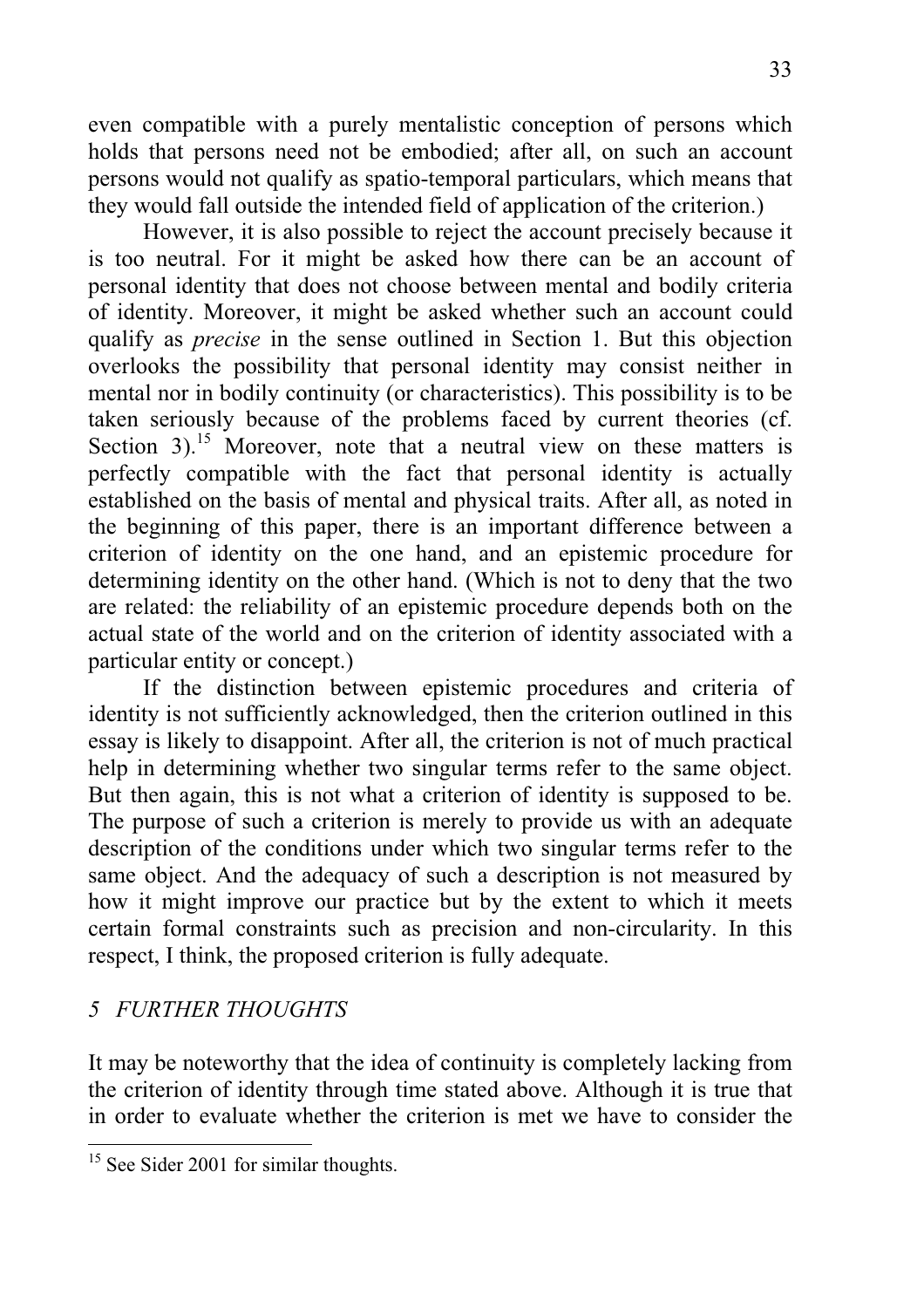possibility of an object a existing at various times, a need not be a continuant (in the sense of a persisting object)! It is sufficient, for the criterion to be met, that a exists at time  $t_1$  and at time  $t_2$ , but it need not exist *between*  $t_1$  and  $t_2$ . (Of course, if it does not exist in this interval, then neither does b.) In other words, it is possible that the object in question does not have a continuous life span (as most objects do in the actual world) but instead exists at intermittent times. If this is the case, the object may be said to be recurrent rather than persistent.

What this means is that it is possible to have diachronic identity without persistence or continuation; the reverse is obviously not true. Diachronic identity merely requires recurrence, while persistence requires continuous existence. As a result, the problems of persistence (or continuation) and of diachronic identity have to be kept apart, and a criterion of diachronic identity should not involve—however tacitly—the concept of persistence or continuity. This is one respect, I think, in which the criterion described in this paper is superior to the other criteria that can be found in the literature.<sup>16</sup>

 It may also be noteworthy that the criterion is world-relative in the sense that it can only be operated *within* a possible world. Thus, it cannot serve as a criterion for transworld identity. (I do not think that this is a disadvantage.) This might seem obvious but it is not. For given, first, that the future can be regarded as one among many possible worlds, second, that diachronic identity does not require continuity, and third, that the current formulation of the criterion does not make reference to a particular world, there seems nothing to prevent us from applying the criterion across possible worlds. However, one reason why the criterion should not be applied across possible worlds (that is, with a and b existing at different worlds) is that this would yield the counterintuitive result that objects *necessarily* have a certain spatio-temporal position

 Finally, a noteworthy consequence of the criterion is that the identity relation may have a response-dependent component. A property P is said to be response-dependent when (for all x) it is possible to know a priori that

<sup>&</sup>lt;sup>16</sup> For an interesting defense of intermittent existence, see Burke 1980. Unlike Burke (p. 404), I am inclined to accept the conceptual possibility of extreme cases of intermittent existence where an object temporarily pops out of existence *together with its parts*. However, note that the plausibility of the criterion proposed in this paper does not depend on the possibility of such cases.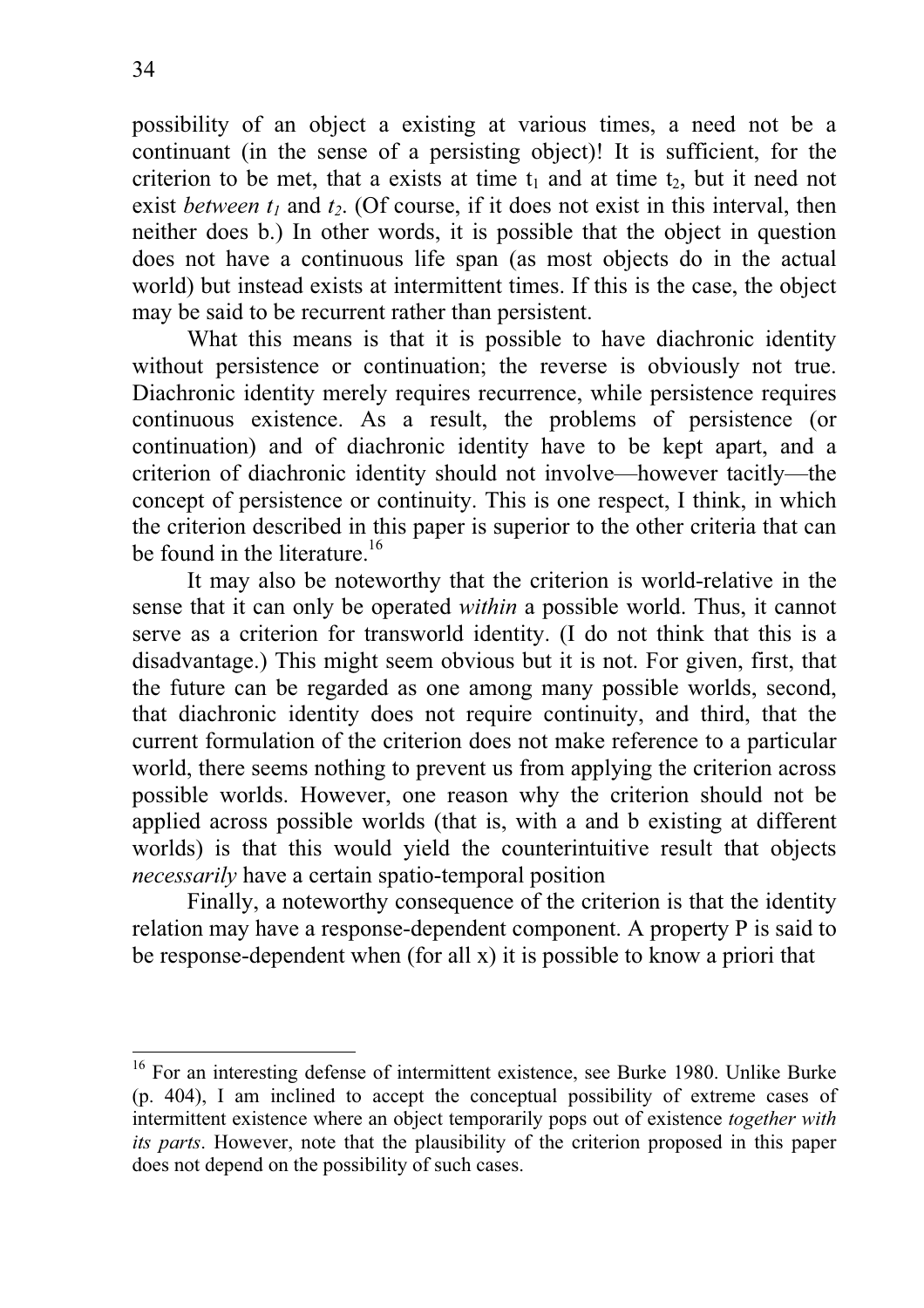## x is P if and only if for all subjects s: if conditions C obtain, then s judges that x is P.

where the conditions C are to specified in a substantial way, that is, without relying on independent knowledge of P's extension (i.e. the set of objects instantiating the property).<sup>17</sup> In other words, when a property is response-dependent the extension of the property is what competent subjects judge it to be: their judgements function as a criterion of the instantiation of the property.

 Which properties are response-dependent is a controversial matter, depending largely on metaphysical assumptions and on intuitions about conceivability. However that may be, what seems to be a likely candidate for response-dependence is membership of an artefact kind (e.g. being a car, an artwork, or a sewing machine). For it does not seem to be conceivable that we could be systematically mistaken about which objects belong to such kinds. After all, it is we ourselves who invented the kinds.

 If this intuition is correct, and if it supports the idea that membership of an artefact kind is a response-dependent property, then there is a response-dependent component in at least some identity relations, namely in those that obtain between artefacts. For, according to the criterion outlined above, two objects a and b are identical only if they share their essential attributes. When a and b are artefacts, it is plausible to assume that among those essential attributes there be will properties corresponding to artefact kinds. And if this is so, then the attribution of identity will sometimes involve the attribution of a response-dependent property.

## *6 CONCLUSION*

The starting point of this paper was a suggestion made by Strawson in 'Entity and Identity'. On the basis of that suggestion a criterion of identity through time was developed which apparently is able meet all the conditions that criteria of identity may be expected to meet: precision, adequacy, non-circularity, and compatibility with certain logical features usually attributed to the identity relation. In addition, the criterion turned out to be perfectly general in being applicable to all spatio-temporal particulars. The final formulation of the criterion was:  $a = b$  if and only if (i) a and b share their qualitative essential properties, and (ii) a and b have

 $17$  The concept of response-dependence I am using here derives from Wright 1994, and more specifically, from his discussion of 'The Euthyphro Contrast'.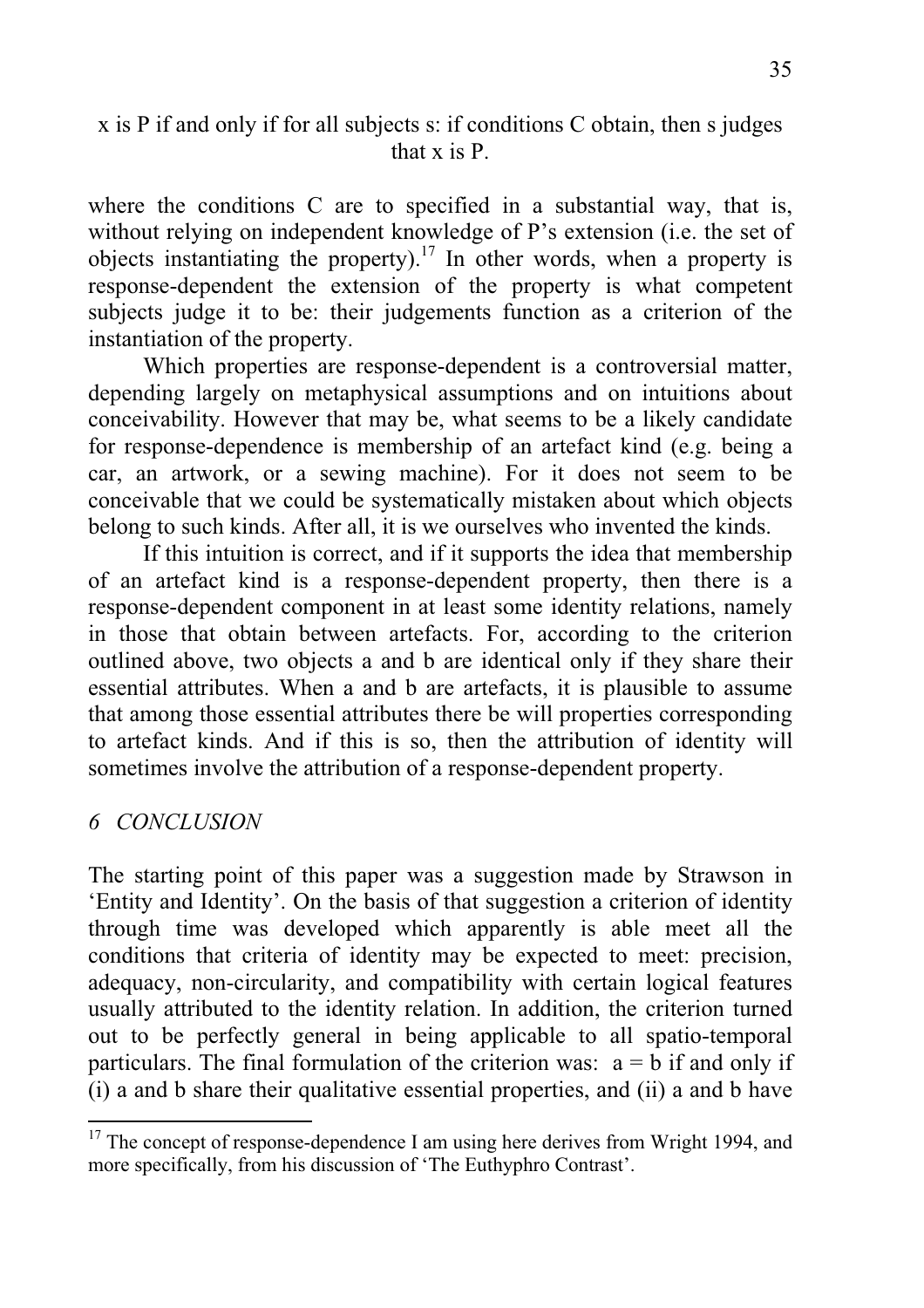occupied the same place at the same time. Three objections were considered and found unconvincing. First, the objection that the criterion creates a regress ad infinitum. Second, the objection that the criterion fails to be neutral in debates about personal identity. Third, the objection that the criterion is too neutral in such debates.

 In addition, it was observed that the criterion does not involve the idea of continuation and that it should not be applied across possible worlds. Finally, a possible response-dependent element in the criterion was uncovered $18$ 

#### ABSTRACT

The aim of this paper is to derive a perfectly general criterion of identity through time from Locke's Principle, which says that two things of the same kind cannot occupy the same space at the same time. In this way, the paper pursues a suggestion made by Peter F. Strawson almost thirty years ago in an article called 'Entity and Identity'. The reason why the potential of this suggestion has so far remained unrealized is twofold: firstly, the suggestion was never properly developed by Strawson, and secondly, it seemed vulnerable to an objection that he himself raised against it. Consequently, the paper's aim is to further develop Strawson's suggestion, and to show that the result is not vulnerable to the objection that seemed fatal to its underdeveloped predecessor. In addition, the paper aims to defend Locke's Principle against alleged counterexamples such as those produced by Leibniz, Fine and Hughes.

#### **REFERENCES**

- Anderson, C. A. (2001) 'Alternative (1\*): A Criterion of Identity for Intensional Entities', in Anderson, C. A. & M. Zelëny, eds., pp. 395-427.
- Anderson, C. A. & M. Zelëny, eds. (2001) *Logic, Meaning and Computation*. Kluwer Academic Publishers.

<sup>&</sup>lt;sup>18</sup> Thanks to Filip Buekens, Tim Heysse, Leon Horsten and especially Jonathan Lowe for helpful written comments on an earlier version of this paper. Thanks also to those who attended a presentation of this paper at an evening meeting of the Center for Logic, Philosophy of Science, and Philosophy of Language (Leuven, Belgium).